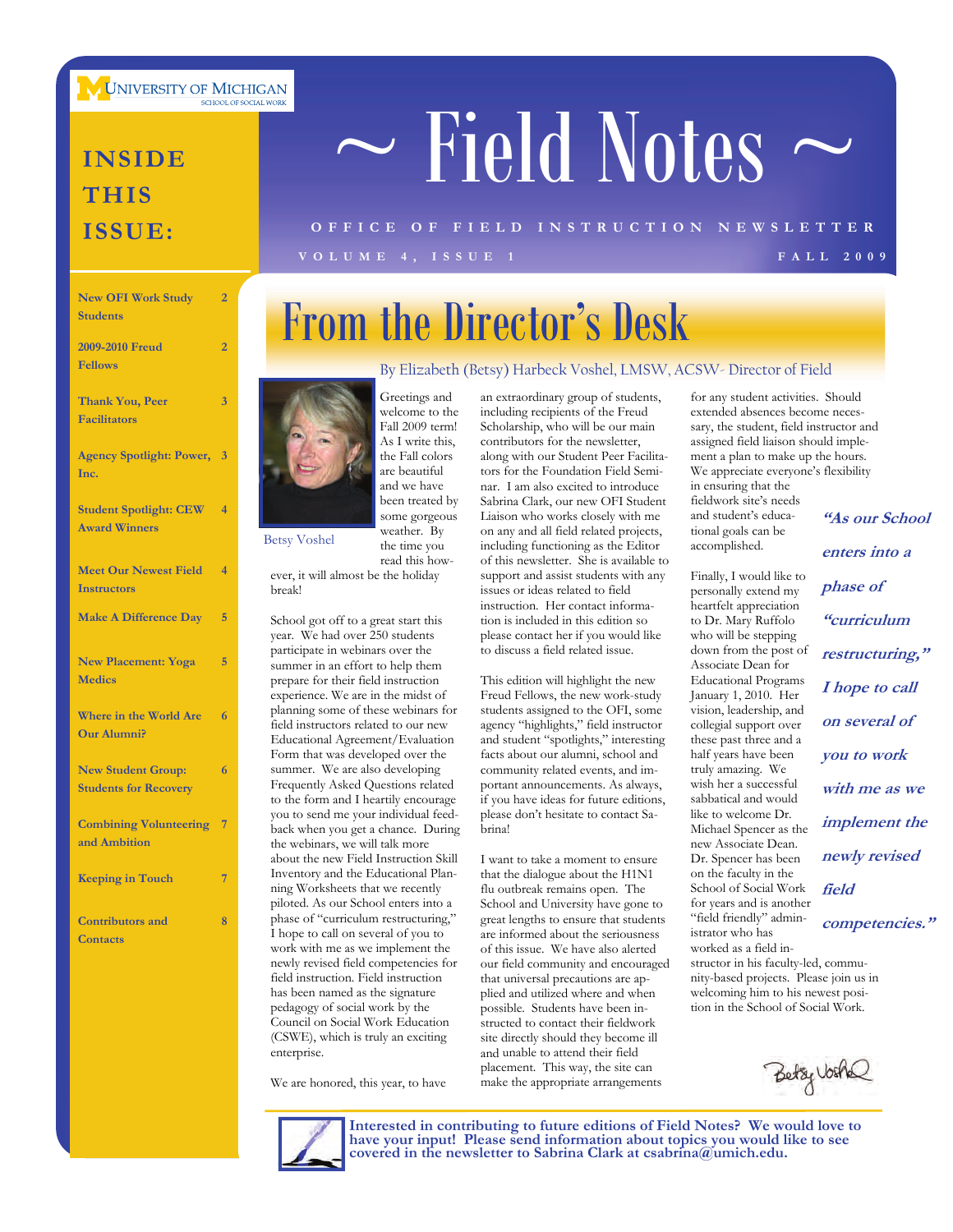### **PAGE 2**



**Sabrina Clark** 



**Belle Cheves** 



**Maggie Zhang** 

## OFI Welcomes Our New Work Study Students

### *By Sabrina Clark, MSW Candidate*

**Sabrina Clark** joined the OFI this fall as the graduate student liaison working primarily with Betsy Voshel. Born and raised in the Bronx, she received her BSW from North Carolina Central University in 2001. She is an MSW candidate concentrating in IP/Children & Youth and is looking forward to graduating in May 2010. She is currently placed in a school social work internship at West Middle School. Sabrina's responsibilities include serving as the Editor-in-Chief for the OFI newsletter; assisting with the coordination of special events sponsored by OFI; field seminar activities; and other tasks related to improving the communication between OFI and the student body.

**Belle Cheves** began working for the OFI as an undergraduate work study student this fall. Hailing from Escanaba, MI, she is a second year History Major concentrating in Middle Eastern and Central Asian studies. Belle hasn't fully decided what she wants to do after graduation, but plans to obtain a Law Degree and further her Middle Eastern and Central Asian studies. She hopes to end up working overseas in some capacity.

**Maggie Zhang** began working for the OFI as an undergraduate work study student this fall. Raised in Ann Arbor, Maggie is a first year student who is interested in majoring in Business Management & Finance. Maggie works with the OFI in an administrative assistant capacity and provides much-needed help with special projects.

Please know that we are all here to assist you, the School of Social Work community!

## Introducing the 2009-2010 Freud Fellows

### *By Sabrina Clark, MSW Candidate*

### The OFI is pleased to welcome

this year's recipients of the Clarice Ullman Freud Fellowship. This fellowship is awarded annually to students who show potential for outstanding professional practice with children and youth. This fellowship allows these students the opportunity to serve as primary contributors to the OFI newsletter.

### **Ashley Dominique** is a recent graduate of

Michigan State University, where she earned a BS in Psychology. She is a 16-month student concentrating in IP/ Mental Health who will begin an internship in the adult inpatient psychiatric unit in the U of M Health System in January. Ashley brings with her a wealth of experience in working with the sub-

stance abuse population and, upon graduation, hopes to obtain employment that will allow her to continue to work in a hospital setting with people suffering from substance abuse and mental illness.

**Tina Han** recently graduated from UCLA with a dual degree in History and Political Science. She is a 16-month out-of-sequence student currently working towards a dual degree in Law and Social Work. Tina has previous experience working in a family law center and, upon graduation, hopes to obtain employment in the fields of family law, counseling, and mediation/ dispute resolution.

**Kati Saul** is a graduate of Siena Heights University in Adrian, MI, where she earned a BA in Psychology. She is a 20-month student concentrating in IP/ Children & Youth and working towards obtaining a School Social Work Certification. She is currently interning at POWER, Inc. in Ann Arbor. Kati has a passion for connecting children and families with the resources needed to improve their quality of life and, upon graduation, hopes to work as a school social worker.

**Heather Thackston** is a recent graduate of Miami University in Oxford, OH, where she earned a BSW with a concentration in Family Relationships and Child Studies. Heather is an advanced standing student, concentrating in IP/Children & Youth, who is currently interning at SOS Community Services. She also holds an AmeriCorps position with SafeHouse. Serving as a volunteer in New Orleans as part of the Hurricane Katrina relief efforts, Heather found a love for helping others, but she is currently undecided about her post graduation plans



*2009-2010 Freud Fellows pictured left to right: Ashley Dominique, Kati Saul, Tina Han, & Heather Thackston*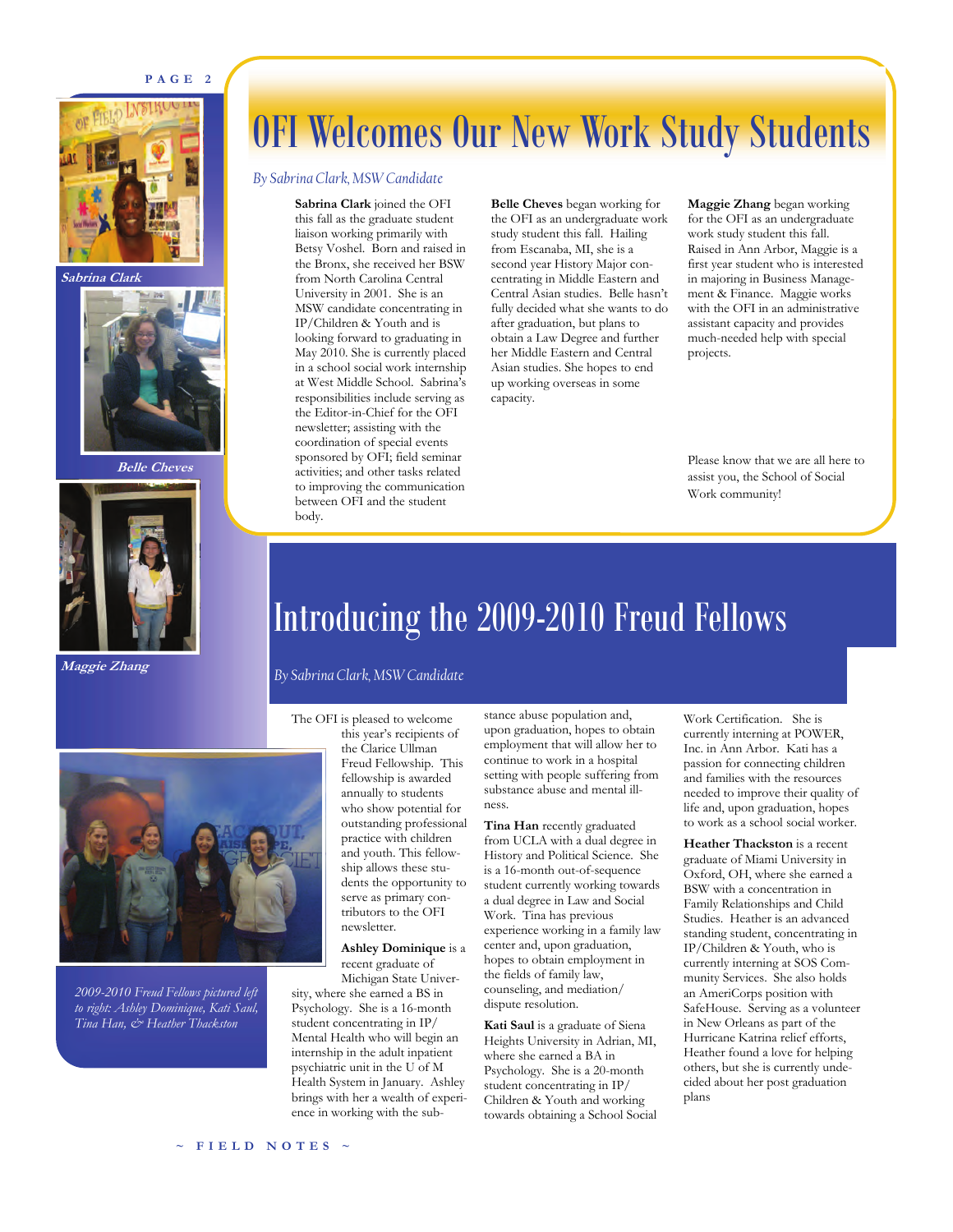## Thank You, Thank You, Thank You!

### *By Heather Thackston, MSW Candidate*

Social Work students beginning their field placements enroll in the Foundation Field Seminar to fulfill part of their degree requirements. This class offers students the unique opportunity to talk about issues related to field placement and receive feedback from both MSW student peers, and OFI Field faculty and the OFI Peer Facilitators. OFI would like to give a big THANK YOU to all of our current peer facilitators.

Here's a little info about them: **Carly Kingstrom** says, "My experience as a peer-facilitator has been very rewarding, both professionally and personally. I have enjoyed developing my relationship with Oliva and others at OFI and hopefully contributing to a positive experience for students in the seminar class."

**Lauren Klos** loves to travel, and has been to 6 different countries. Three of her trips have been mission trips. She loves anything chocolate, especially Lisa Kelley's stash in the OFI office. Her favorite things about U of M are the faculty and the beautiful old buildings. When Lauren is stressed, she loves to spend time with God, her

husband, family, friends and church activities.

**Ivana Grahovac**, also known as Mini Moody Face, Bubbles, or Gromit, was a White House intern during the Clinton Administration. Ivana's favorite article of clothing is her "Michigan Students for Recovery" t-shirt. She loves the School of Social work, and says, "Being a peer facilitator with Leigh Robertson has been crème de la crème!"

**Emily Kiddy** has traveled to 14 countries, hopes to work for the VA Hospital when she graduates in April 2010, and loves anything chocolate. Her hero is Dr. Michelle Kees, who has helped her get started in research and has been an ongoing mentor for her for the past 5 years. She says, "The Social Work program has taught me how to advocate for myself to get to where I want to go in life."

**Adina Bodenstein**, also known as Danish, Deenie, or Adi, says, "Working with the OFI team has been incredible. The relationships I have made with both peers and with staff have been life -changing." Adi's favorite hobby is

singing and her favorite article of clothing is her red stiletto heels. Something unique about her is that she can make the "Grinch" face, which I understand to be unforgettable.

**Ted Jones**, also known as "Boss Jones" and The

People's Champ, says, "I've learned that this program is many things to many people and that's a good thing. His favorite article of clothing is his navy blue sweater and his favorite hobby is "being awesome." Something unique about him is that he is trying to bring back the word "shucks."

Thank you Fall 2009 Peer Facilitators for taking the initiative and going above and beyond! We wish you the best!



*Pictured left to right: Carly Kingstrom, Adi Bodenstein, Ivana Grahovac, Lauren Klos, Ted Jones, & Emily Kiddy* 

## Agency Spotlight: POWER, Inc.

#### *By Kati Saul, MSW Candidate*

"Talk is cheap... It is the way we organize and use our lives every day that tells what we believe in. " - Cesar Chavez

As a first year MSW student I have been extremely privileged to be placed at POWER, Inc. under the supervision of Field Instructor Dr. Carol Burrell-Jackson. POWER stands for People Organized Working Evolving Reaching. It is a non-profit, faith based community development organization located in Ann Arbor, and was founded in 1996 as an outreach organization of Christian Love Fellowship Church.

As a faith-based agency, POWER is committed to providing services that will foster a positive impact on the lives of families in an effort to rebuild communities and promote growth. Dr. Burrell-Jackson embodies this mission in her work as clinical director, supervisor, and field instructor. Clients come to POWER for a variety of reasons including Parent's Night Out, a 13 week parenting education series. A

nutritious meal is provided and families are invited to learn better strategies for parenting in a nurturing environment. Social work interns provide children's programming that parallels the skills the parents are learning.

Other services provided by POWER include academic tutoring, LIGHT – providing homeless families with affordable housing and supportive services, emergency assistance, job and housing assistance, foster parent/ volunteer recruitment, restoration counseling services, and a new family advocacy program. Social work interns jump right into the programs and are assigned family and individual cases within each program.

Not only does this field placement serve as a great resource for clinical growth and support, as an intern you are introduced to grant writing techniques. Just recently I had the privilege of tackling a grant that will provide funding to expand our existing Parent's

Night Out (PNO) program. This combination of clinical services and grant writing has provided a challenging but wonderful social work field experience.

Interns are also encouraged to utilize individual strengths and creativity to develop new programs within the agency. Social Work interns have contributed to the employee handbook and created a housing notebook where available housing rental information is stored. The current group of interns have started a professional terms dictionary, created an emergency escape route system, and have developed several Family Fun Night activities for PNO families. This acceptance of creativity allows interns to leave their mark on the organization.

POWER has been a field site for the SSW for over eight years. The agency's powerful mission, array of services, and encouraging staff are all reasons for students to feel at home and challenged at this field placement. Interested students are encouraged to contact their field faculty.

*"***As a faith-based agency, POWER is committed to providing services that will foster a positive impact on the lives of families in an effort to rebuild communities and promote growth. Dr. Burrell-Jackson embodies this mission when working as the clinical director, supervisor, and field instructor.***"*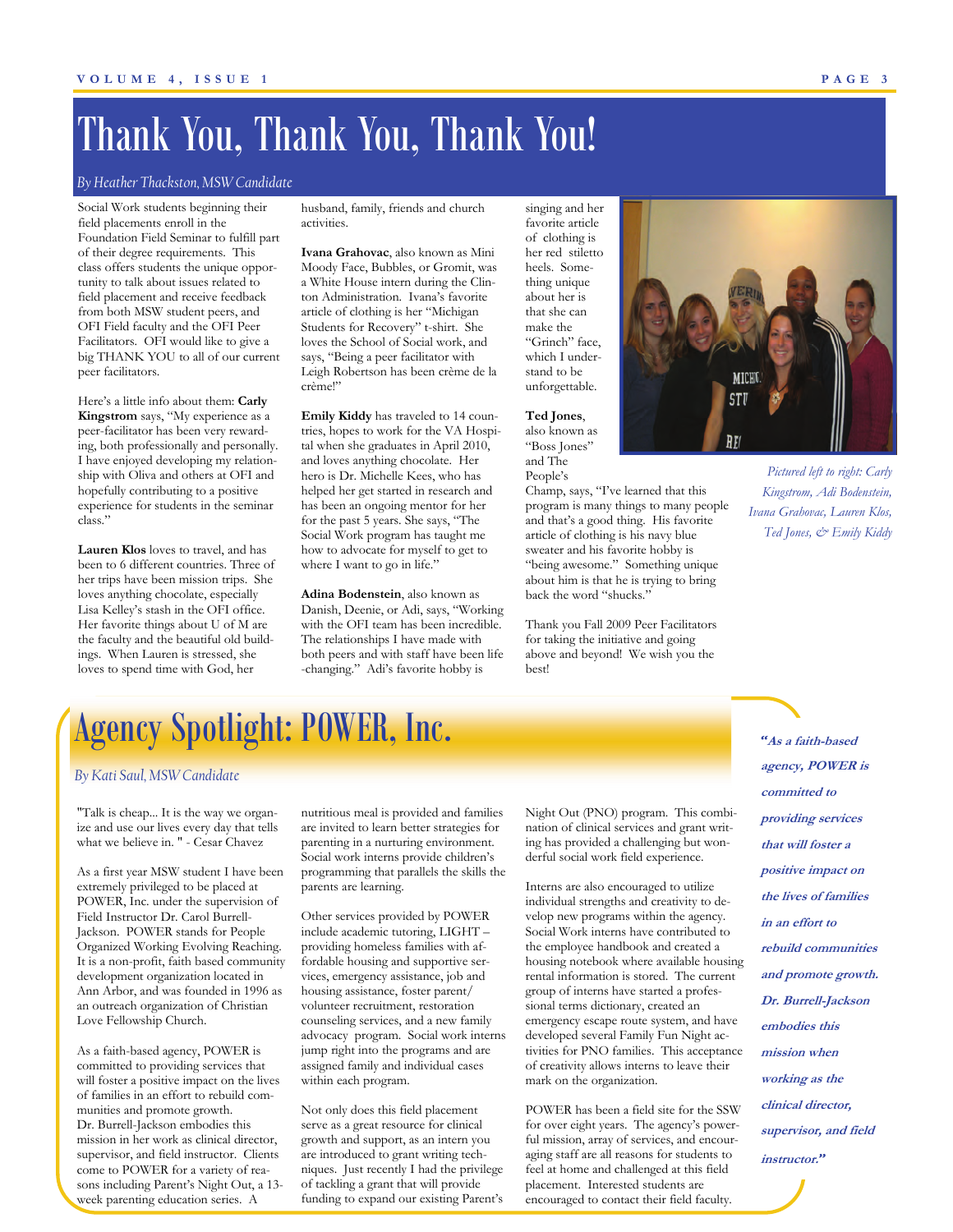### **PAGE 4**



**Vanessa Hines** 

## Spotlight On Greatness

*By: Heather Thackston, MSW Candidate* 

Among the many amazing students in the MSW program at the University of Michigan, two seem to really stand out. Both individuals have received a scholarship from the Center for the Education of Women and I feel honored to have interacted with them.

One of the recipients, Vanessa Hines, is an MSW student on the 16-month track concentrating in IP/Health. She has a B.A. in Communications from Oakland University and a B.A. in Journalism from Wayne State. She decided to transition to social work after the death of her twin sister, Valenda DeCohen, from a rare bone cancer in 2006. Vanessa is graduating this semester and plans to work in geriatric social work or as a hospice social worker. She says, "I would like to do what I can to comfort and counsel terminally ill patients and their families, especially those who have been affected by cancer." Vanessa is also a two-time survivor of breast cancer, and nearly died in 2007.

Vanessa says that the CEW Scholarship has benefitted her by providing her with much-needed

financial assistance. Vanessa stated, "I am eternally grateful for the unselfishness of the Center for the Education of Women, and the difference they have made in hundreds of people's lives." The CEW scholarship is an honor and she says that, "Winning this scholarship is another achievement that makes me believe that I can do anything I set out to achieve.' Vanessa plans to continue this cycle of helping others, whether it is by donating to a scholarship fund or by other more hands-on means. Vanessa is currently placed at People's Community Services of Metropolitan Detroit Neighborhood Center in Hamtramck. At her field placement, she completes basic needs assessments for clients and is involved in case management. She works with a diverse clientele, providing them with assistance related to emergency food, secure housing, clarifying educational goals, and putting plans into action.

Another recipient of the CEW Scholarship, Melissa Burwell, is an MSW student concentrating in Mental Health. Her undergraduate degree is in Pre-Law, with minors in Psychology and Sociology from the University of Michi-

gan. She stated that her decision<br>to transition to social work as transition to social work as a career was based on financial reasons, as well as her continued commitment to the community and desire to help improve the lives of members of marginalized and disenfranchised groups in society. In 2002, after years of working in the automotive industry, Melissa decided to pursue a college education. She stated, "My educational journey has been difficult at times; however, through lots of prayers and the support of many, I continue to succeed in moving forward." Melissa plans to continue her education by pursuing a law degree concentrating in the areas of civil rights and social justice. She also stated, "I would like to thank CEW for all the support they have given me during my time on campus and for honoring me with the wonderful recognition of being a 2009 recipient of the Margaret Dow Towsley Scholarship."

## Fall 2009 Field Instructor Training



*New field instructors gather at the School of Social Work after learning about placement requirements and protocol for working with new student interns. Welcome to our newly trained cohort of field instructors! OFI thanks you for all that you do!*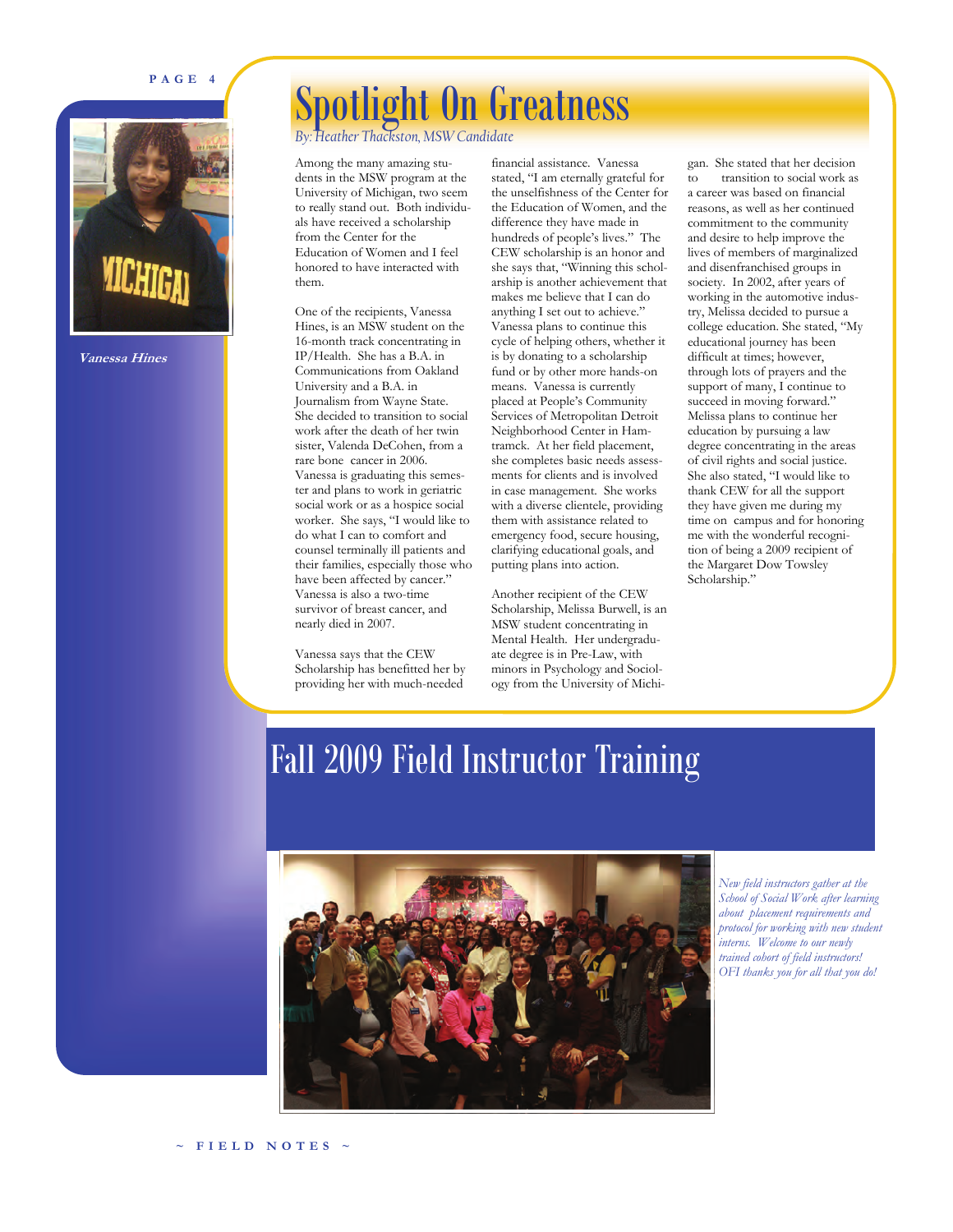## Make A Difference Day: October 24, 2009

*By Ashley Dominique, MSW Candidate* 

Make A Difference Day is a national event that takes place on the fourth Saturday of October each year. Established in 1990, it was created by USA WEEK-END Magazine to encourage mass volunteerism. According to USA Weekend, three million people in the United States participated in this event in 2008. This year, Make a Difference Day was on October 24th. Nine University of Michigan Social Work students, the majority being Community Based Initiative (CBI) students, visited the older clients of Latin Americans for Social and Economic Development (LASED) located in Southwest Detroit. During this CBIsponsored event, students played games, served lunch, and spent time with 45 older adults. Some students even participated in Halloween-themed art projects. At the end of the event, the students presented the adult participants with some gifts of winter scarves and gloves. All extra scarves and gloves, as well as a monetary gift, were donated to the LASED emergency clothing bank and lunch program.

This is the first year that the School of Social Work officially participated in

Make a Difference Day. In previous years, SSW students have participated in Make A Difference Day on an individual basis. However, with the help of Bill Vanderwill, OFI Field Faculty, SSW students facilitated a program that allowed members of the SSW community to formally come together in support of this great cause. When asked why he decided to put this event together, Bill stated that he feels it is very important for people to advocate for the elderly population in the upcoming years. Vanderwill states, "I really think these students reflected what we do in the University of Michigan Social Work program. I think older individuals are going to be one of the largest populations these students will work with in the future. The community responded very positively to the students. They really seemed to just love it, and were pleased and honored because they see the University of Michigan as a great university." The LASED clients thanked the students, told them how kind they were, and expressed that they appreciated the students coming all the way to Detroit. Students interviewed after the event

also indicated that they felt very good about their interactions with the clients at LASED. Erica Elaney, a 16 month student in the Social Work program, says, "We really enjoyed our time spent at the senior center at LASED. It was great to spend time

with an age group that so often gets ignored. They also seemed to appreciate our company. Overall it was a great learning experience and something I definitely hope to do again soon!"

Next year, Make a Difference Day will take place on Saturday, October 23, 2010. For more information, visit the official USA WEEKEND Magazine website at www.usaweekend.com/ diffday/aboutmadd.html.



*SSW students and clients of LASED gather during Make A Difference Day 2009.* 

## Yoga Therapy: Healing the World

### *By Tina Han, JD/MSW Candidate*

As one of the School of Social Work's new field placement sites, YogaMedics uses evidence-based research to prove the medical benefits of the ancient art of yoga. Recognizing that yoga is still sometimes viewed as alternative medicine or recreational therapy, YogaMedics programs are created collaboratively with expert yoga instructors and medical providers such as physicians, psychologists, and specialists for their specific programs. The organization provides customized and medically-based programs to enhance health, rehabilitate, and prevent future injury and illness in individuals. The combination of specific physical and psychological interventions makes YogaMedics programs unique when compared to any other type of yoga or traditional medical therapy.

Although yoga does have physiological and healing benefits, such as using breathing to calm the nervous system, which can help most any person, yoga in a studio setting is not for everyone. Therefore, YogaMedics works to bring a variety of individual, group, and custom on-site classes to meet individuals where they are. The YogaMedics programs are delivered in a variety of settings, including hospitals, in-patient

facilities, assisted living facilities, yoga studios, corporate or work place settings, and in clients' homes. Highly qualified and trained yoga instructors not only take their clients through a healing yoga practice, but also utilize a patient's medical records in order to document physical and psychological progress.

Social work interns conduct research, interpret data and statistics to validate the organization's goals and processes, maintain and update medical records for patients, write progress reports, and assist in new protocol development. Protocols are consistent with traditional clinical treatment models. Professional and expert instruction assists the patients by using messages of empowerment to help them achieve a relaxed physical and mental state so they can concentrate on healing their specific medical condition or injury while utilizing physical movement that would ultimately heal overall health and well being. Current protocols include spine care, post-traumatic stress disorder, and experiential therapeutic recovery.

YogaMedics implements an integrative approach that incorporates elements of clinical therapy with the physical and psychological benefits of yoga, which are both emphasized. Physical benefits include increased oxygen, flexibility, range of motion, balance, fall prevention, and muscle strength. Psychological benefits are pain control, patient empowerment, coping skills, stress relief and relaxation. The group dynamic of YogaMedics, which uses the support of others in the room, offers enhanced therapeutic benefits in a group class setting, while the individual program is tailored to an individual's specific physical and psychological needs. YogaMedics programs are diverse in nature and specific to the prevention and therapy of certain illnesses and injuries. When utilized in conjunction with traditional therapy, yoga therapy increases concentration, reduces muscle tension contributing to chronic pain, promotes bone health, and leads to greater self-esteem and confidence.

For more information on this wonderful organization, its achievements, and its aspirations, please visit www.yogamedics.net. Namaste.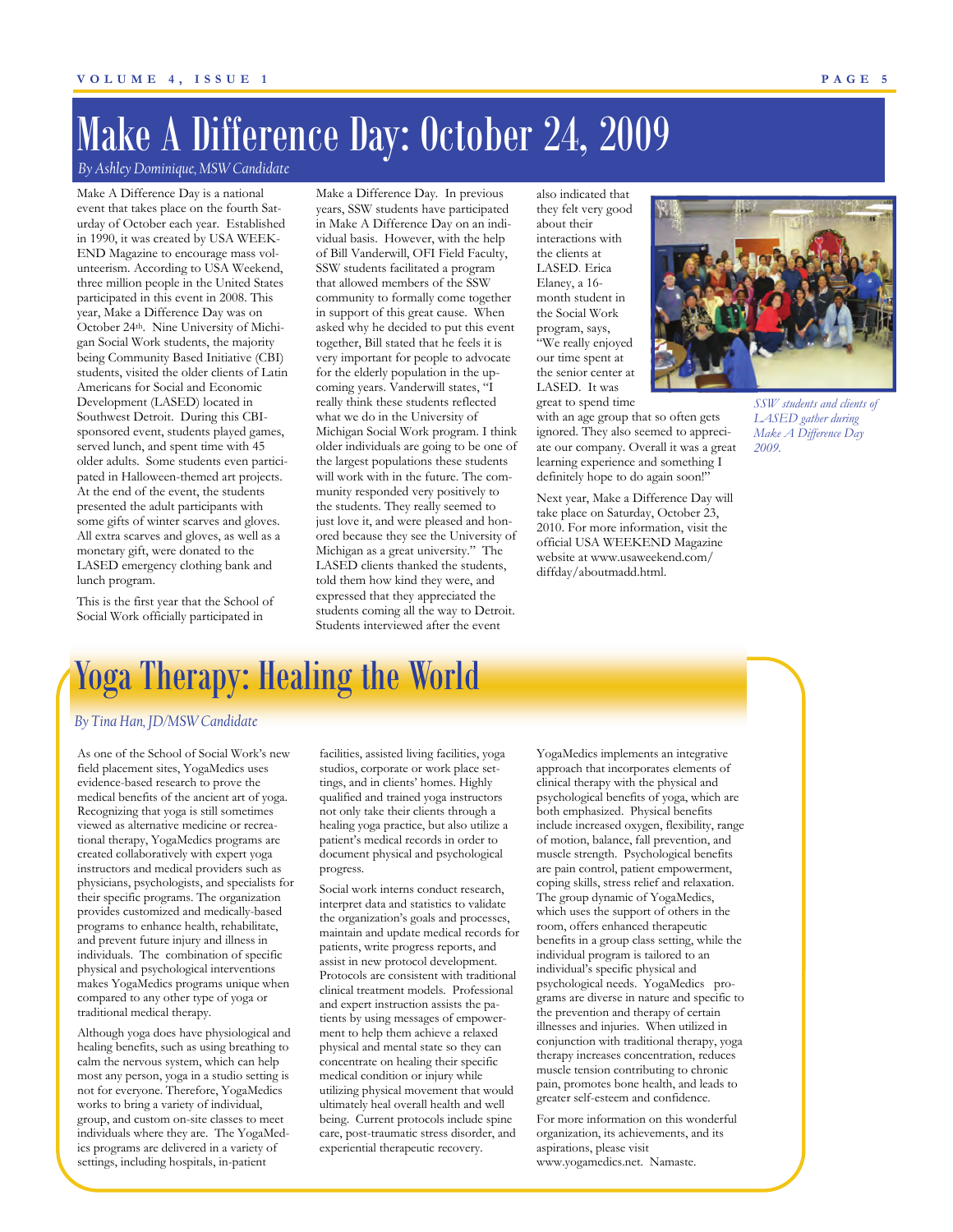### **PAGE 6**







*Pictured top to bottom: Christine Gosdzinski, Lisette Hoeltzell, Julia Churchill, & Laura Rosbrow* 

## Where In the World Are Our Alumni?

*By Kati Saul, MSW Candidate* 

Do you ever wonder where alumni from the School of Social Work are now? I had the privilege of hearing from four recent alums contributing to the field of social work all over the country.

**Christine Gosdzinski**, a 2009 graduate and last year's editor of the OFI newsletter, is working in Waterbury, Connecticut at Wellpath, Inc., a non-profit children's mental health agency. She works as an outpatient clinician with children ages 4-18 who are diagnosed with different types of mental disorders. Her piece of advice for current students is, "Get the most out of your internships, but have realistic expectations about what you can learn over the course of a year or two. Seek additional learning experiences, become familiar with various techniques and practices, but do not worry if you leave our MSW program with a lot to learn - you have a lifetime to learn the rest."

**Lisette Hoeltzell**'s practice and method of study was Community Organization with a Communities and Social Systems concentration.

She just recently moved to Juneau, Alaska to work as a clinician for Juneau Alliance for Mental Health, Inc. Lisette explained that her job is to provide outpatient therapy for adults, as well as to occasionally work as an on-call clinician. She found her job through a former UM SSW student. "The friends you make now are some of the best connections and resources you will have later as a professional in the field."

**Julia Churchill** is a former Peer Facilitator who concentrated in IP/Children & Youth, and had two placements at Pathway Family Center and Christ Child House. Julia is living right outside of Washington, D.C., working for a non-profit in Silver Spring, Maryland called Hearts and Homes for Youth. She is the primary therapist in two of the group homes for the organization, one for adolescent females and the other for young adult males. Julia is highly involved with Habitat for Humanity's global affiliate, Global Village, and her church since moving to the D.C. area. She strongly encourages students to take advantage of the field

experience. "Ask questions, take risks, and always seek guidance and support from fellow students, interns, and your supervisor at your organization."

**Laura Rosbrow** earned her MSW last December with a concentration in Community Organization and Community Social Systems. After graduation she relocated to San Francisco, California, where she is originally from, and is now working as a Collaboration Coordinator for the Eva Gunther Foundation. She works to build fellowships to fund after school, summer, and extra-curricular programs for girls ages 12-18 from low income households. Laura explained that she found her current work by "building a circle of mentorship." She suggests that we think of where we would like to live and contact anyone we know, especially alumni, to create a network. Our alumni are representing the U of M School of Social Work well and in many different ways. Thank you to these four recent alums for such useful advice!

## New Student Group: Students for Recovery

### *By Ashley Dominique, MSW Candidate*

Students for Recovery was formed this fall to support University of Michigan students who are in recovery from addiction to drugs and alcohol. According to the organization's founder, Ivana Grahovac, a current Peer Facilitator, "The goal of Students for Recovery is to grow our association of students (either in recovery or supporters of people in recovery) to provide information, support, and sober events for students recovering from substance use disorders." Based on the belief that people in recovery deserve to have social networks that are not related to the consumption of drugs and alcohol, Ivana started the group in an attempt to foster an environment that she felt was missing at U of M. She is in recovery from an addiction to heroin and has been clean and sober for four and a half years.

The group that started with a single member is now beginning to pick up momentum. One of the main goals of the organization is to broaden people's awareness of those in recovery and to minimize negative stereotypes associated with this population. Many people still see addiction as a personal issue, one that can be stopped at anytime, but this is not usually the case. In Grahovac's case, "It's not that I have this slight problem and I have to go to meetings to 'feel better.' It's that if I succumb to societal norms and socialize in the manner that is perfectly okay for everybody else, I will die as a result of relapse. For me, any and all drugs (including alcohol) will be fatal." The group is currently working to collaborate with UMIX, which is a program that

provides opportunities for students to have fun, gain programming experience, develop leadership, and interact responsibly to put on some shared events. So far this semester the organization has held an informational event, a sober bike ride to a cider mill, a safe Halloween barn dance, a yoga night, a pre-final coffee strut, and a recovery speaker panel designed to create a dialog wherein university students have the opportunity to listen as their peers in recovery share their strengths and experiences.

For more information on this organization, go to uuis.umich.edu/maizepgs/view.cf m?orgID=10006653 or email sswrecovery@gmail.com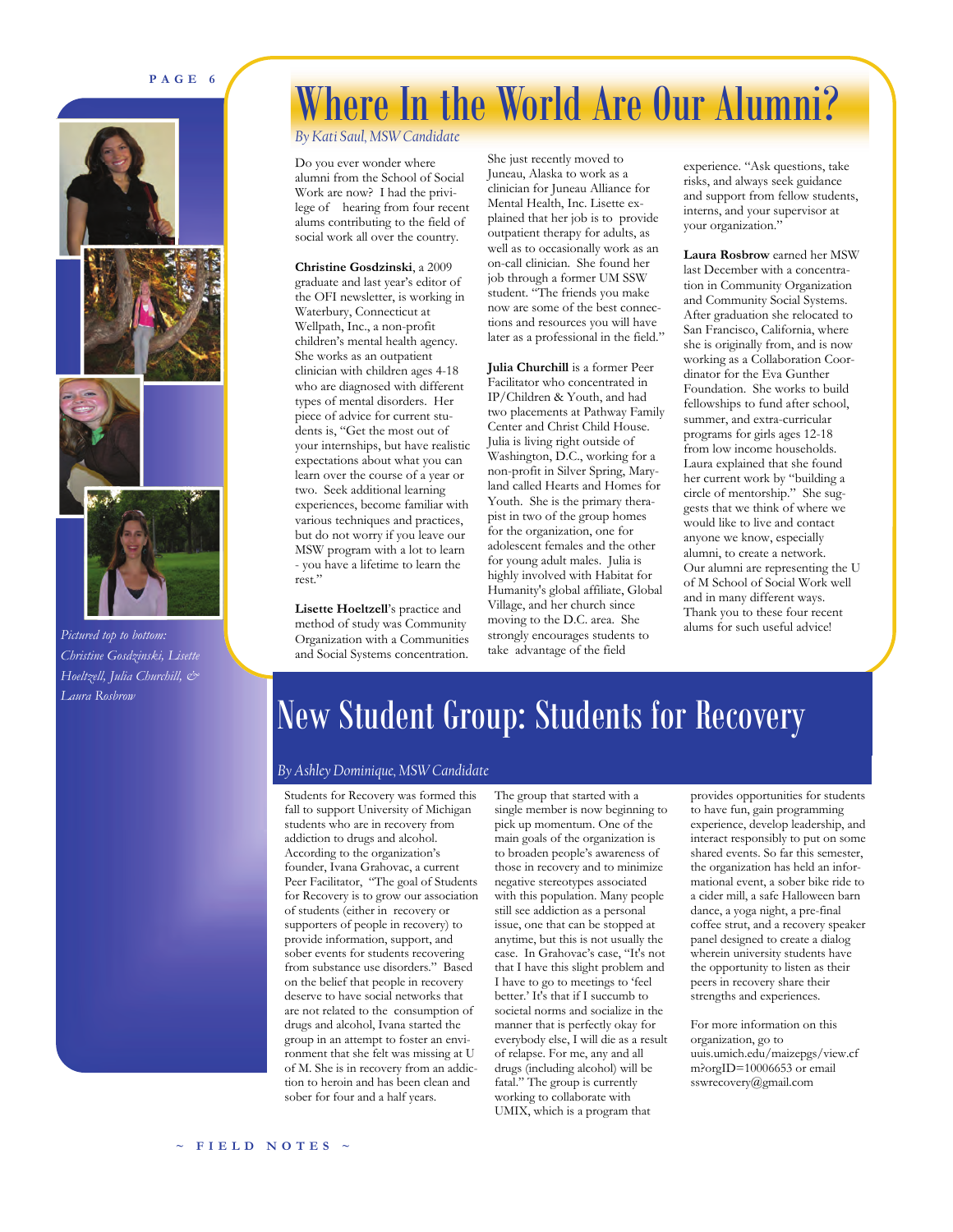## Fulfill Your Heart's Ambition...Volunteer!

### *By Tina Han, JD/MSW Candidate*

I discovered several exceptional volunteer opportunities and events when I researched areas that would enrich one's experiences and learning beyond what is offered by a field placement. The possibilities in the Ann Arbor/Metro-Detroit area seemed endless, ranging from therapeutic horseback riding to food drives at local soup kitchens to weekend and summer camps for adults with developmental disabilities. However, in this edition of the OFI newsletter, I will focus on the Ginsberg Center's SERVE program and the Sexual Assault Prevention Awareness Center (SAPAC), both of which are conveniently located at the University of Michigan and offer diverse and wellorganized ways for those seeking to fulfill the ambitions of their big heart.

SAPAC provides educational and supportive services for the University of Michigan community related to sexual assault, dating and domestic violence, sexual harassment, and stalking. Volunteer opportunities are divided into three categories: Networking, Publicity & Activism (NPA), "Peer Education," and Men's Activism Program (MA).

NPA volunteers organize and publicize SAPAC activities and events on campus in order to break the silence and raise awareness about sexual violence. They network with other student and community groups, organize letter-writing campaigns, set up information tables at various campus events, and host annual guest speakers. NPA volunteers also organize campus events like the Clothesline Project, where women affected by violence express their emotions by decorating a shirt and hanging the shirt on a clothesline to be viewed by

others as testimony to the problem of violence against women. The Peer Education program works to educate the campus community on the issues of sexual violence. Those who volunteer with this program facilitate discussions for students and provide educational workshops (small-group discussions or lecture-style presentations) to the university community on issues related to sexual violence. MA educates men on issues surrounding sexual and relationship violence and shows men throughout the university that they play an essential role in ending rape. Events sponsored by this program include the Toiletbowl Campaign, where volunteers post flyers containing statistics regarding the awful reality of sexual violence above urinals and on the doors of stalls within men's bathrooms across campus, and Men's Only Discussions, which are designed for men to encourage openness and honesty about these issues.

The Ginsberg Center engages the university community in service and civic participation. SERVE, a program within the Center, provides students with opportunities to address serious social issues through community service, leadership training, social justice education and social action. The six programs that comprise SERVE are: Alternative Spring Break (ASB), Alternative Weekends (AW), ISSUES Education & Awareness, North American Summer Service Team (NASST), Volunteers Involved Every Week (VIEW), and Pangea World Service Team (PWST).

AW and VIEW are yearlong commitments and PWST recruits its members in the fall. However, Alternative Spring Break,

ISSUES, and North American Summer Service Team are great options to explore for one seeking a volunteer opportunity for this school year. ASB groups travel to selected sites to engage in meaningful action towards a greater understanding of root causes of relevant issues. Volunteer opportunities within this program include, but are not limited to, delivering meals to AIDS patients in New York City, repairing homes damaged by natural disasters, and participating in a community non-violence program in Detroit. ISSUES teams are dedicated to learning more about the complicated and interconnected social issues that communities face and creating and disseminating education resources for SERVE, as well as for others on campus who are interested. The NASST program requires a semester-long commitment from students interested in learning about and engaging with community organizations working for social justice. Following a semester of relevant education and training, students will be prepared for service trips to the community lasting one to two weeks.

Further information on SERVE and SAPAC can be found, respectively, at ginsberg.umich.edu/serve/index.html and http://www.umich.edu/~sapac/. Happy volunteering!

### Announcements

- Field Instruction ends on Friday, 12/18/09. Semester evaluations are due on Monday, 12/21/09.
- Mandatory pre-field orientation session for 16-month students will be held on Monday, 1/5/10, 1:00-5:00.
- New Field Instructor Training will be held on Friday, 1/15/10, 8:30-12:00 at the School of Social Work.
- The cost of the State of Michigan licensing exam fee will be increasing from \$175.00 to \$260.00, effective 12/31/09. Please check out www.aswb.org for more information.



Interested in contributing to future editions of Field Notes? We would love to have your input! Please send information about topics you would like to see covered in the newsletter to Sabrina Clark at csabrina@umich.edu.